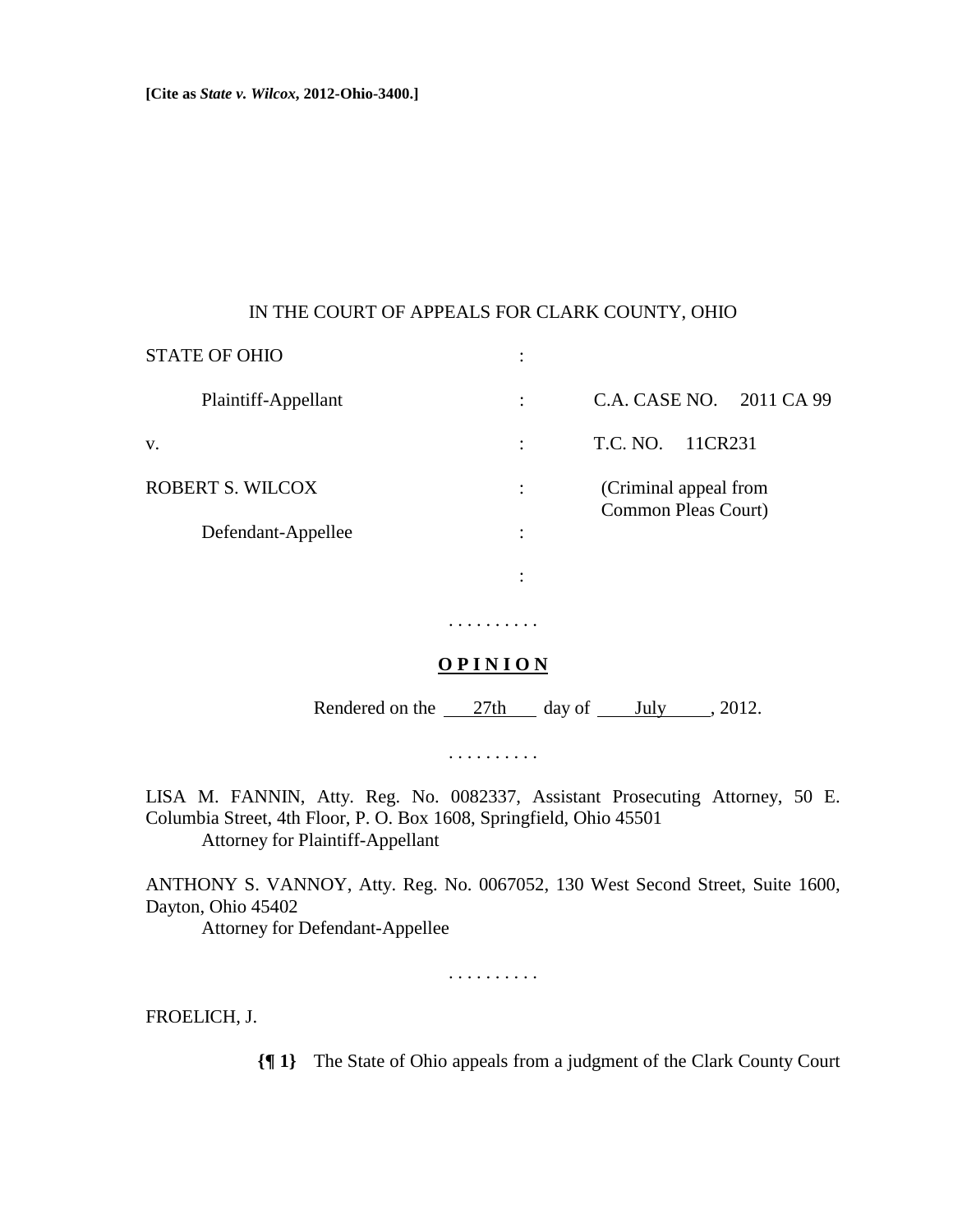of Common Pleas, which granted Robert S. Wilcox's motion to suppress evidence and dismissed the charges against him. Wilcox had been indicted for possession of crack cocaine and possession of heroin, in violation of R.C. 2925.11(A), after he was arrested for public indecency and was searched pursuant to his arrest. The State asserts that the trial court erred in suppressing the evidence, because Wilcox's arrest for public indecency was proper and the search incident to that arrest did not violate his constitutional rights.

**{¶ 2}** For the following reasons, the trial court's judgment will be affirmed.

**{¶ 3}** On March 7, 2011, Springfield Police Officer William Evans was on patrol when a car drove past him in the opposite direction, with the horn blowing continuously. Evans turned his cruiser around and stopped the vehicle to investigate whether the horn was blowing for an emergency or a malfunction. Another officer, Deric Nicols, responded within one or two minutes to assist Evans.

**{¶ 4}** As Evans approached the stopped vehicle, the driver exited and said that the horn was stuck. Evans requested her driver's license, "ran her information" in his computer, and found that her license had been suspended. Because the driver would not be permitted to leave with the car, Evans went to the passenger side of the vehicle, where Wilcox was seated, to see if Wilcox had a valid license to drive. Wilcox was unresponsive to Evans' questions, was "barely conscious," and his speech was slurred. Officer Nicols also requested identification from Wilcox, but Wilcox remained uncooperative and unwilling to identify himself. Evans ordered Wilcox to step out of the vehicle and patted him down, at which point Wilcox did give the officers his name.

I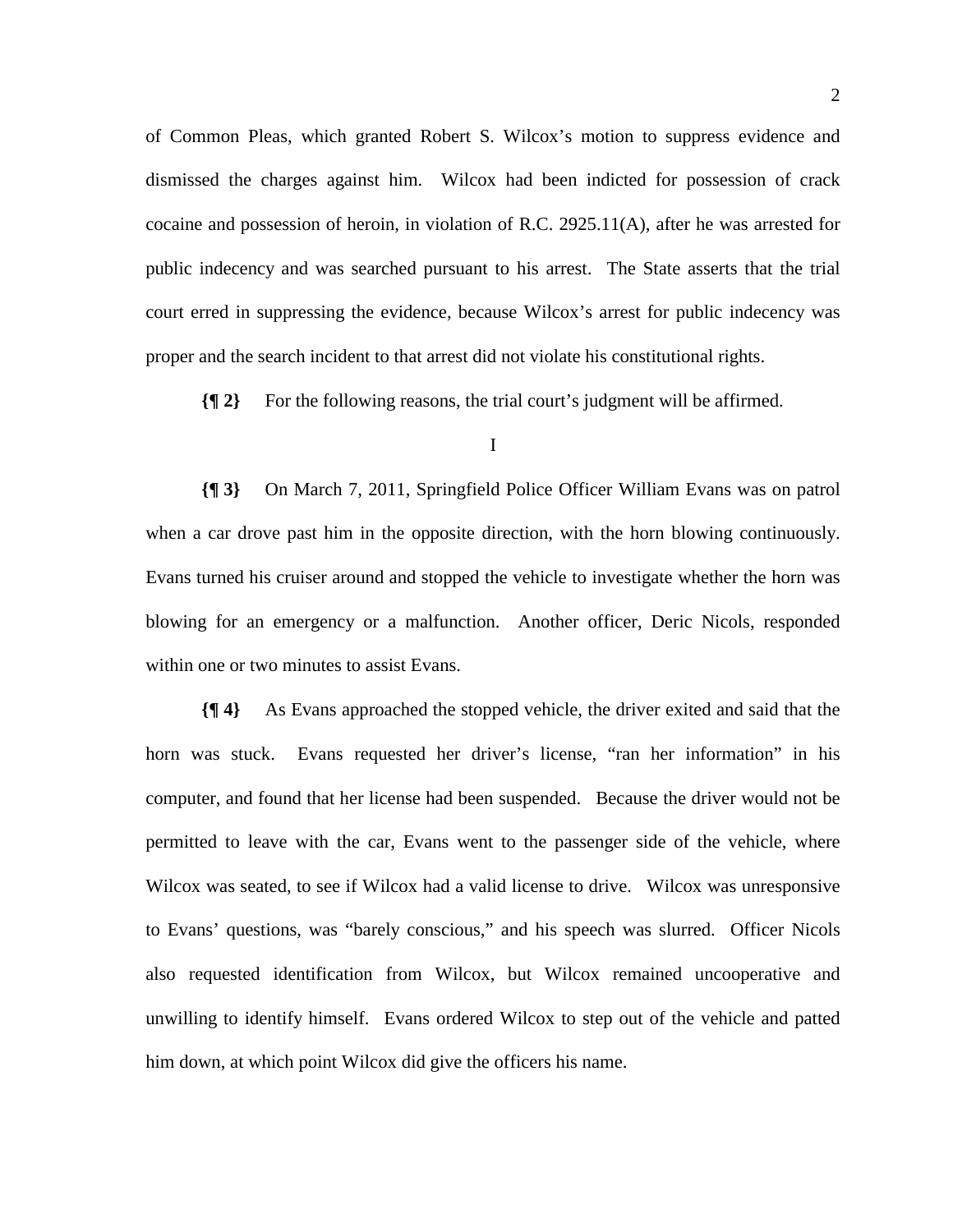**{¶ 5}** While Wilcox was outside the vehicle, he informed the officers that he needed to urinate and made numerous requests to use a restroom. Wilcox attempted to unzip his pants several times in order to urinate, but the officers stopped him and told him to return to the stopped vehicle. (According to Nicols, the nearest restroom was five blocks away at a gas station.) The officers cautioned Wilcox that, if he urinated in public, he would be arrested. Wilcox was not under arrest at this point, but he was repeatedly told to sit inside the stopped vehicle.

**{¶ 6}** While Evans wrote the driver's citation for driving with a suspended license, Nicols returned to his cruiser. A short time later, Evans informed Nicols that Wilcox was urinating on the curb and grass while standing in the open door of the stopped car. Nicols approached Wilcox, saw his exposed genitals, and arrested him for public indecency.

**{¶ 7}** When Nicols searched Wilcox pursuant to his arrest, Nicols found three plastic baggies on Wilcox's person; two contained several small foil packages, and the other contained large "off-white colored rocks." Nicols believed these items were illegal drugs, and they were seized.

**{¶ 8}** Wilcox was indicted on two counts of possession of drugs and pled not guilty. He moved to suppress the evidence found on his person, arguing that the officers had "provoked the crime" for which they arrested him by refusing to allow him to urinate privately, and that the search conducted incident to his arrest was unlawful. In response, the State argued that Wilcox chose to urinate in public after being warned that he would be arrested if he did so, and that the evidence against him was properly seized incident to his arrest.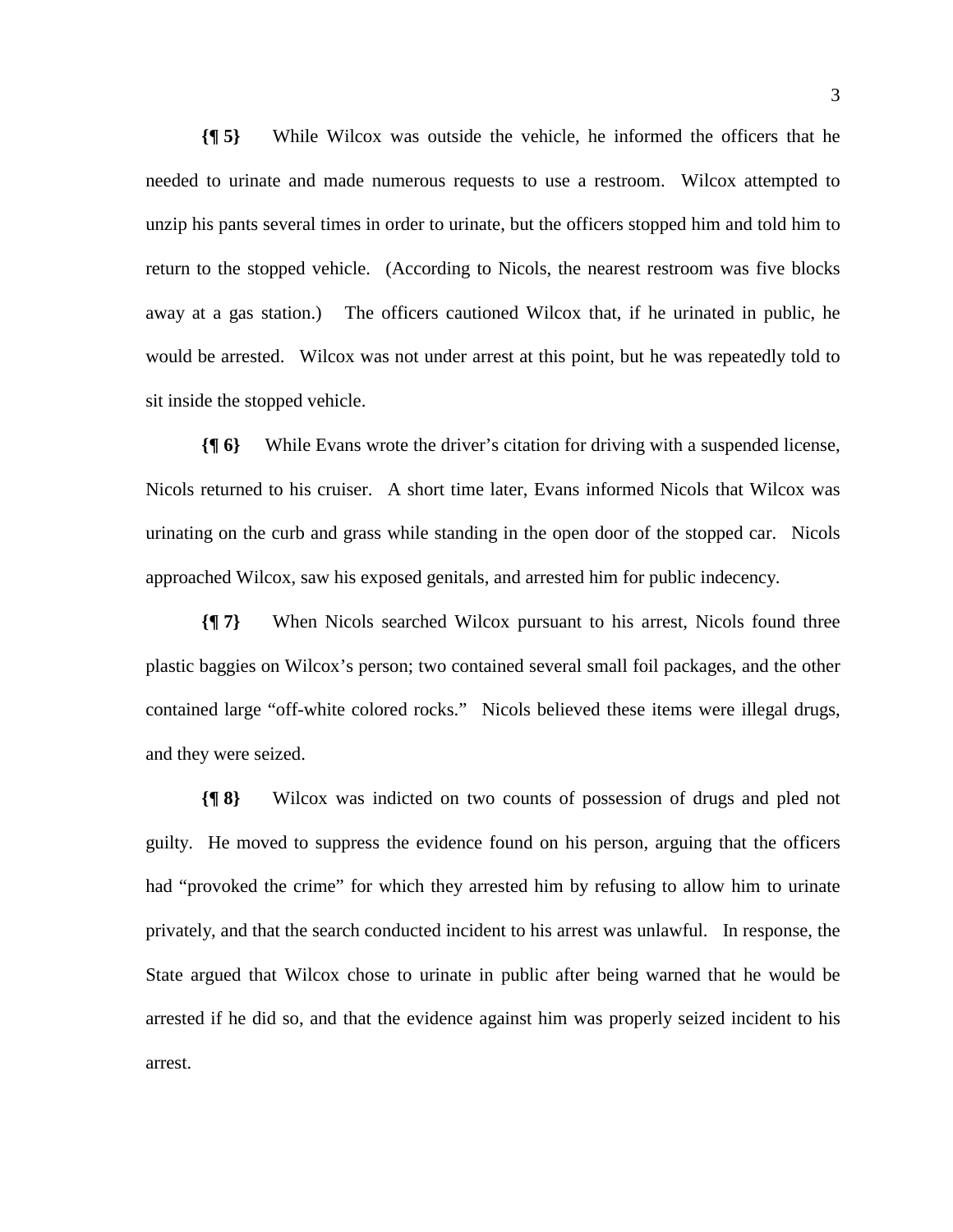**{¶ 9}** The trial court found that Wilcox's arrest for public indecency was improper, because he "was not committing acts, but rather responding to a natural biological function, for which, under his intoxicated condition, he had diminished capacity to control and under circumstances which were acerbated by the refusal of the officers to allow him to leave to find a more appropriate facility, even though there were no facts justifying the defendant's further detention." The trial court suppressed the evidence that the officers found when they searched Wilcox incident to his arrest. The court further found that the charges against Wilcox "cannot be maintained without the evidence of illicit drugs suppressed by this order," and it dismissed the charges.

**{¶ 10}** The State appeals, raising one assignment of error.

II

**{¶ 11}** The State's sole assignment of error states:

**The trial court erred in determining that Wilcox's arrest for public indecency was improper and thereby suppressing the drugs found during a search incident to arrest.**

**{¶ 12}** The State asserts the trial court erred in suppressing the evidence since, it argues, the arrest for public indecency was proper and the search done incident to that arrest did not violate Wilcox's constitutional rights.

**{¶ 13}** In reviewing the ruling on a motion to suppress, an appellate court must accept the trial court's supported findings of fact as being true. *State v. Dudley*, 2d Dist. Montgomery No. 24904, 2012-Ohio-960, ¶ 6. The court must then determine whether the facts satisfy the applicable legal standard; this is done without deference to the conclusion of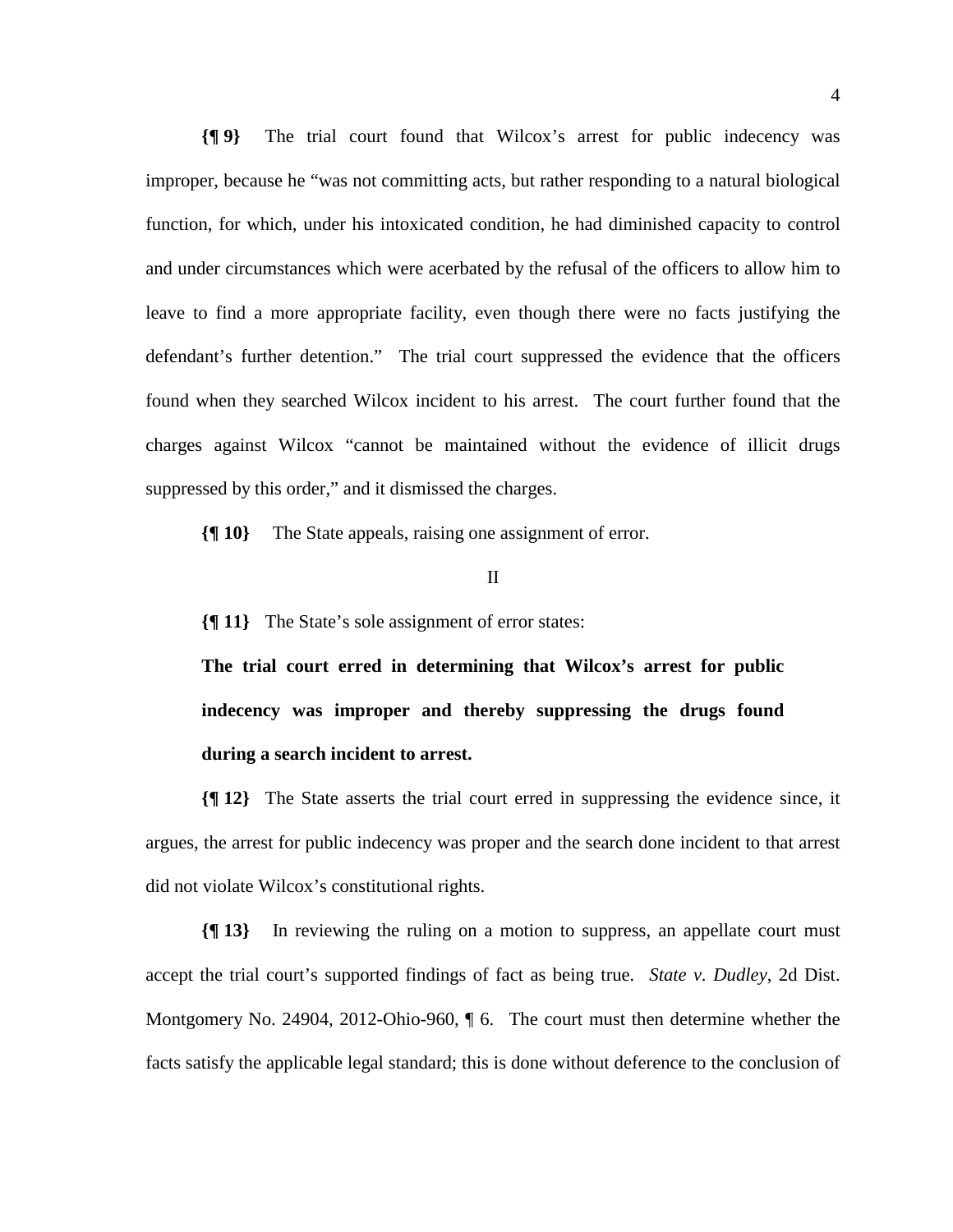the trial court. *Id*.

**{¶ 14}** The Fourth Amendment to the United States Constitution protects individuals from unreasonable searches and seizures. *Terry v. Ohio*, 392 U.S. 1, 88 S.Ct. 1868, 20 L.Ed.2d 889 (1968). A person is deemed "seized" if he or she is stopped and detained by the police. *State v. Leveck*, 196 Ohio App.3d 26, 2011-Ohio-1135, 962 N.E.2d 316, ¶ 10 (2d Dist), citing *Delaware v. Prouse*, 440 U.S. 648, 653, 99 S.Ct. 1391, 59 L.Ed.2d 660 (1979). If a search is conducted in violation of this right, evidence must be suppressed as "fruit of the poisonous tree." *State v. Cooper,* 2d Dist. Montgomery No. 23719, 2010-Ohio-1120, ¶ 22, citing *Wong Sun v. United States*, 371 U.S. 471, 83 S.Ct. 407, 9 L.Ed.2d 441 (1963).

**{¶ 15}** A traffic stop by a law enforcement officer must comply with the Fourth Amendment's reasonableness requirement. *Whren v. United States*, 517 U.S. 806, 116 S.Ct. 1769, 135 L.Ed.2d 89 (1996). A police officer may stop and detain a motorist when he observes a violation of the law, including any traffic offense, and no independent reasonable and articulable suspicion of other criminal activity is required under *Terry*. *State v. Brown*, 2d Dist. Montgomery No. 20336, 2004-Ohio-4058, ¶ 11; *State v. Broaddus*, 2d Dist. Montgomery No. 23525, 2010-Ohio-490, ¶ 18, citing *State v. Buchner*, 2d Dist. Montgomery No. 21892, 2007-Ohio-4329,  $\parallel$  8. "For the duration of a traffic stop,  $* * * a$ police officer effectively seizes 'everyone in the vehicle,' the driver and all passengers." *Arizona v. Johnson*, 555 U.S. 323, 327, 129 S.Ct. 781, 172 L.Ed.2d 694 (2009), quoting *Brendlin v. California*, 551 U.S. 249, 255, 127 S.Ct. 2400, 168 L.Ed.2d 132 (2007).

**{¶ 16}** During a legitimate traffic stop, a request for identification from a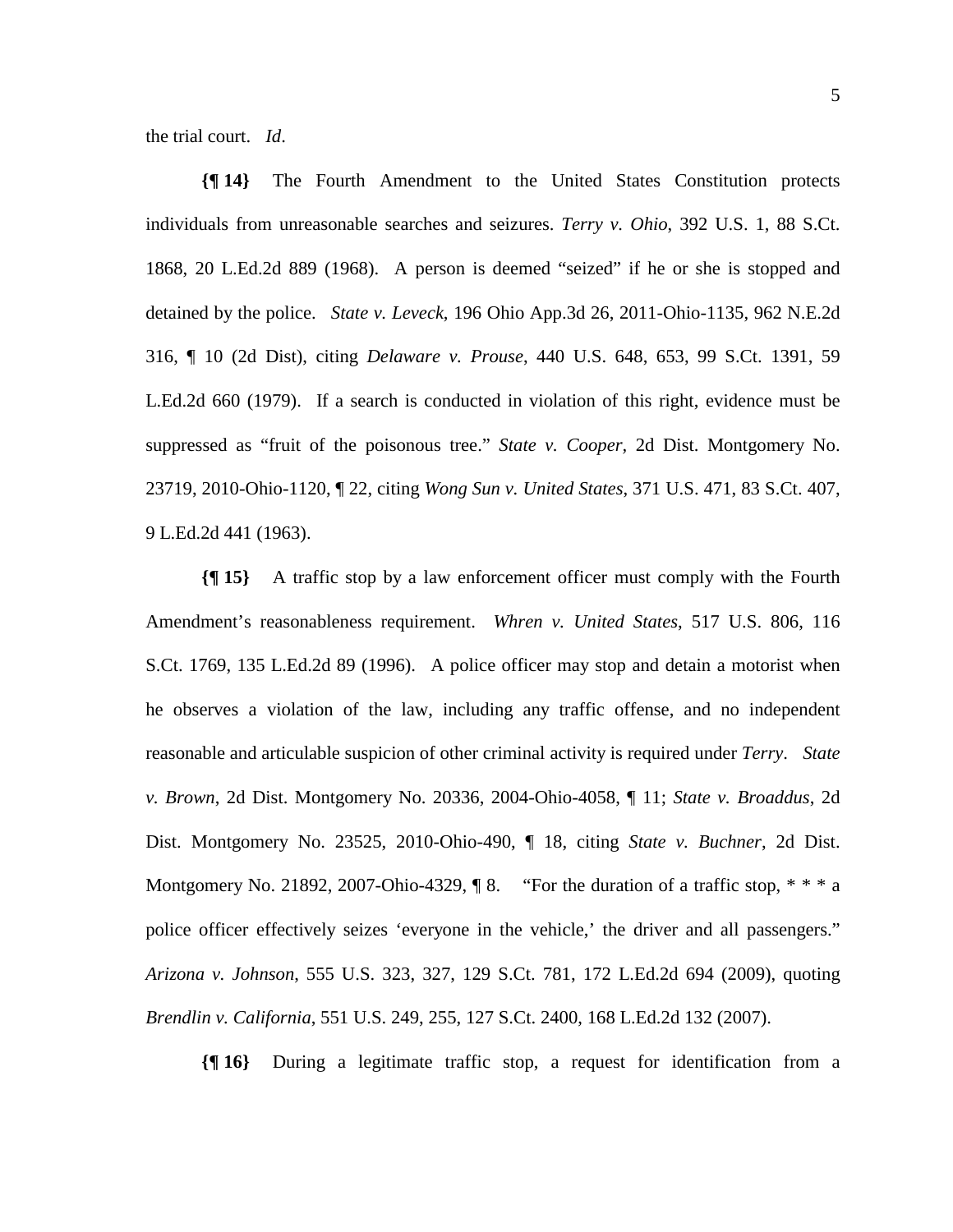passenger, followed by a computer check of that information, does not constitute an unreasonable search and seizure, so long as the traffic stop is not extended in duration beyond the time reasonably necessary to effect its purpose. *State v. Morgan*, 2d Dist. Montgomery No. 18985, 2002 WL 63196, \*2 (Jan. 19, 2002), citing *State v. Chagaris*, 107 Ohio App.3d 551, 556-557, 669 N.E.2d 92 (9th Dist.1995). "A request for identification, in and of itself, is not unconstitutional, and is ordinarily characterized as a consensual encounter, not a custodial search." *Id.,* citing *State v. Osborne*, 2d Dist. Montgomery No 15151, 1995 WL 737913 (Dec. 13, 1995); *Brown* at ¶ 15. However, a passenger, unlike the driver of a vehicle, is not legally obligated to carry identification or to produce it for a police officer. *Morgan* at \*2; *Brown* at ¶ 15. An officer "making a traffic stop may order passengers to get out of the car pending completion of the stop" due to the added danger to an officer when a passenger is present and the minimal additional intrusion on the passenger.  *State v. Ross*, 2d Dist. Montgomery No. 16135, 1997 WL 531217, \*2 (Aug. 29, 1997), citing *Maryland v. Wilson*, 519 U.S. 408, 117 S.Ct. 882, 137 L.Ed.2d 41 (1997).

**{¶ 17}** Officer Evans stated he stopped the vehicle because it was driving with its horn blowing continuously, and Wilcox does not contest the validity of the traffic stop. Once the vehicle was stopped, the driver exited the vehicle as Evans approached, to explain that the horn was stuck. At that point, Evans acted within his authority in requesting the driver's license and determining its validity.

**{¶ 18}** When Evans discovered that the driver did not have a valid license, he approached Wilcox (whose name the driver had been unable or unwilling to provide) and requested his identification. Evans testified that Wilcox was unresponsive to his questions,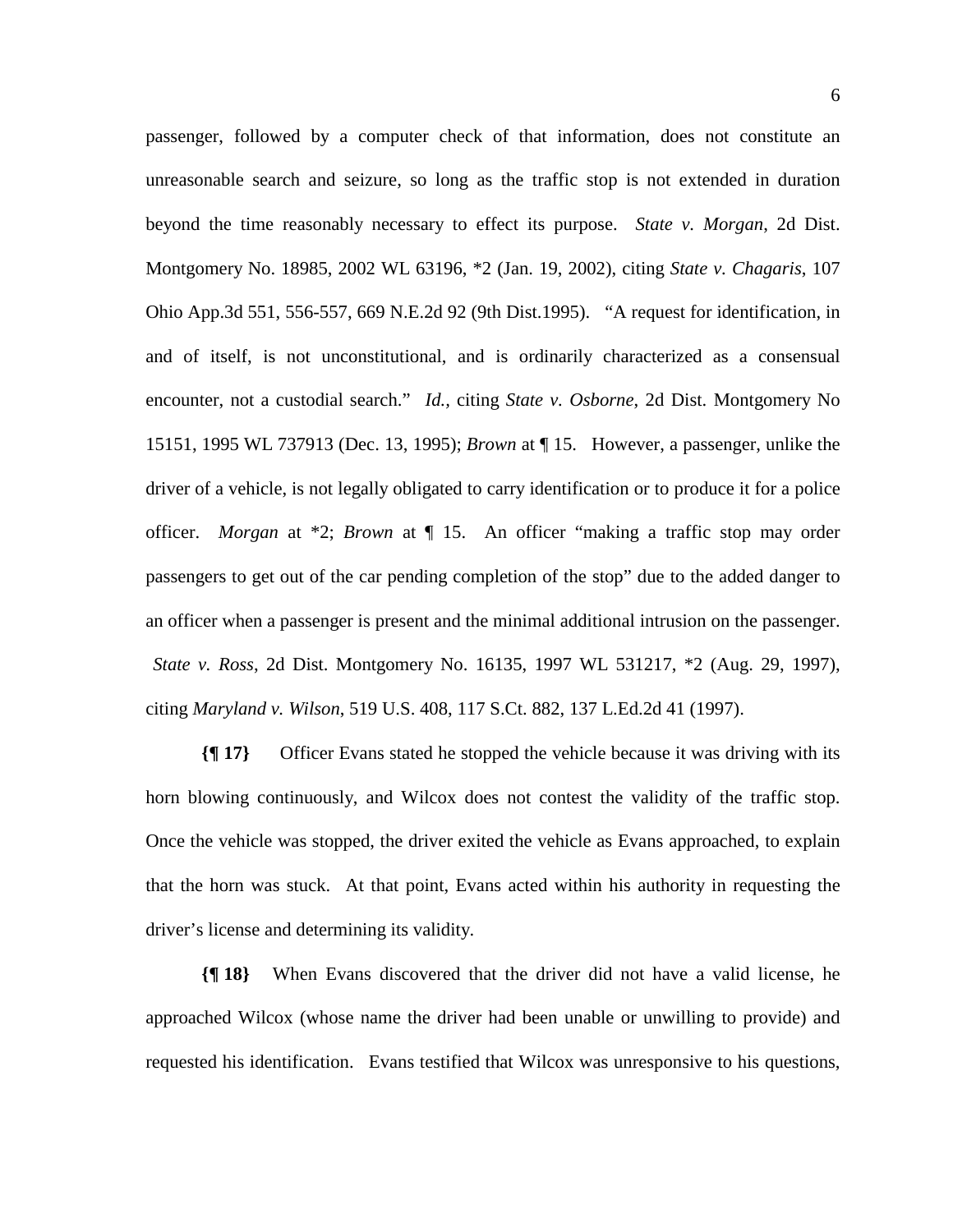was uncooperative, "could barely stand," and was slurring his speech. Although Evans considered the possibility of a medical emergency, he did not request an ambulance and testified that Wilcox "seemed drunk." Evans determined that Wilcox would not be allowed to drive the stopped vehicle. The officers did not violate Wilcox's constitutional rights in asking for his identification or in attempting to assess his fitness to drive the car.

**{¶ 19}** According to both officers, Wilcox stated on numerous occasions that he needed a restroom to urinate. It is unclear whether he expressly asked to leave, but the officers testified that they repeatedly ordered him back into the car while Evans worked on issuing a citation to the driver. A few minutes later, Wilcox urinated alongside the car.

**{¶ 20}** The trial court concluded that "there were no facts justifying the defendant's further detention" when "there was no indication that [he] was involved in any criminal activity" and he had been eliminated as a potential driver of the car due to his intoxication. Because the officers had no reasonable basis to prevent Wilcox from leaving, the trial court concluded that Wilcox's urination "was not committing acts, but rather was responding to a natural biological function," and therefore that his arrest for public indecency was "improper."

**{¶ 21}** We agree with the trial court's legal conclusion that the officers were not justified in detaining Wilcox. While the officers acted lawfully in stopping the car and asking basic questions of Wilcox, the passenger, they violated his constitutional rights when they insisted that he remain in the car or at the scene of the traffic stop while the driver's citation was issued. $1$ 

<sup>&</sup>lt;u>1</u>  $^{\text{1}}$ We need not address the lawfulness of the officers' decision to frisk Wilcox because, even if the search were unlawful, it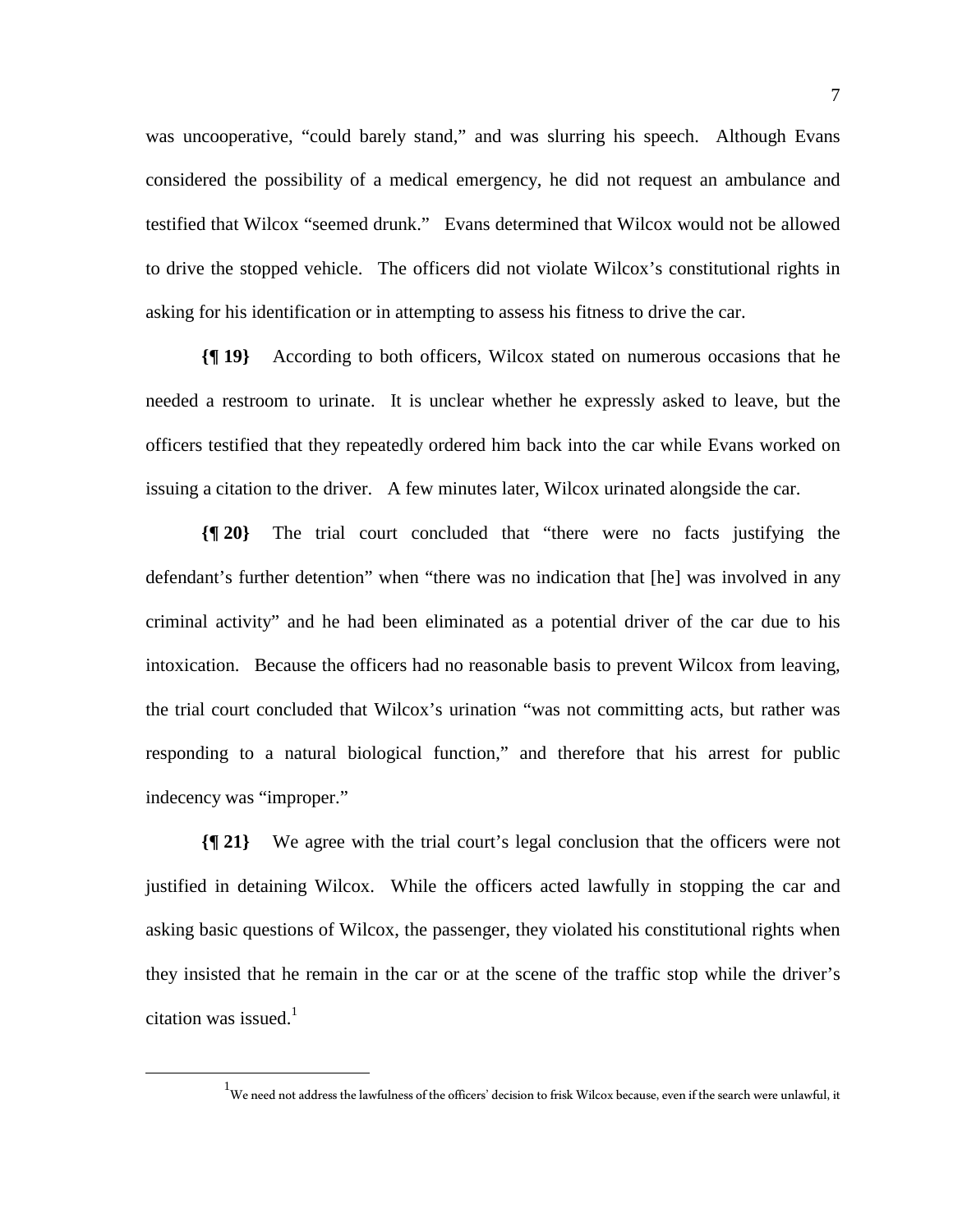**{¶ 22}** In so holding, we do not suggest that officers are not justified in detaining a passenger at the scene of a traffic stop, where there is some reasonable, articulable basis for doing so. In this case, however, the trial court did not find that any such circumstances existed. When the police determined that Wilcox would not be allowed to drive the stopped vehicle, they had no basis to keep him at the scene while the citation of the driver was completed. Wilcox should have been allowed to walk away from the scene when he expressed a need to do so.

**{¶ 23}** The State relies on *Strozier* and *Brown* for the proposition that, during a lawful traffic stop, the police are permitted to detain passengers for as long as they are lawfully justified in detaining the driver. *See State v. Strozier*, 172 Ohio App.3d 780, 2007-Ohio-4575, 876 N.E.2d 1304, ¶ 14 (2d Dist.). *State v. Brown*, 2d Dist. Montgomery No. 20336, 2004-Ohio-4058, ¶ 14. However, in key respects, these cases are distinguishable from the case at hand.

**{¶ 24}** In *Brown*, an officer stopped a car with three occupants for a headlight violation, whereupon he observed an open beer can in the backseat of the car. *Brown* stated that "the Fourth Amendment permits law enforcement officers to detain \* \* \* passengers [of a lawfully stopped vehicle] for the duration of the lawful detention of the driver," citing *Maryland v. Wilson*, 519 U.S. 408, 117 S.Ct. 882, 137 L.Ed.2d 41 (1997). It also, recognized, however, that unlike the driver, a passenger is not legally obligated to carry identification or to produce it for law enforcement officers, unless the officer has an independent basis for requesting the passenger's identification, such as a reasonable

 $\overline{a}$ 

did not produce any incriminating evidence.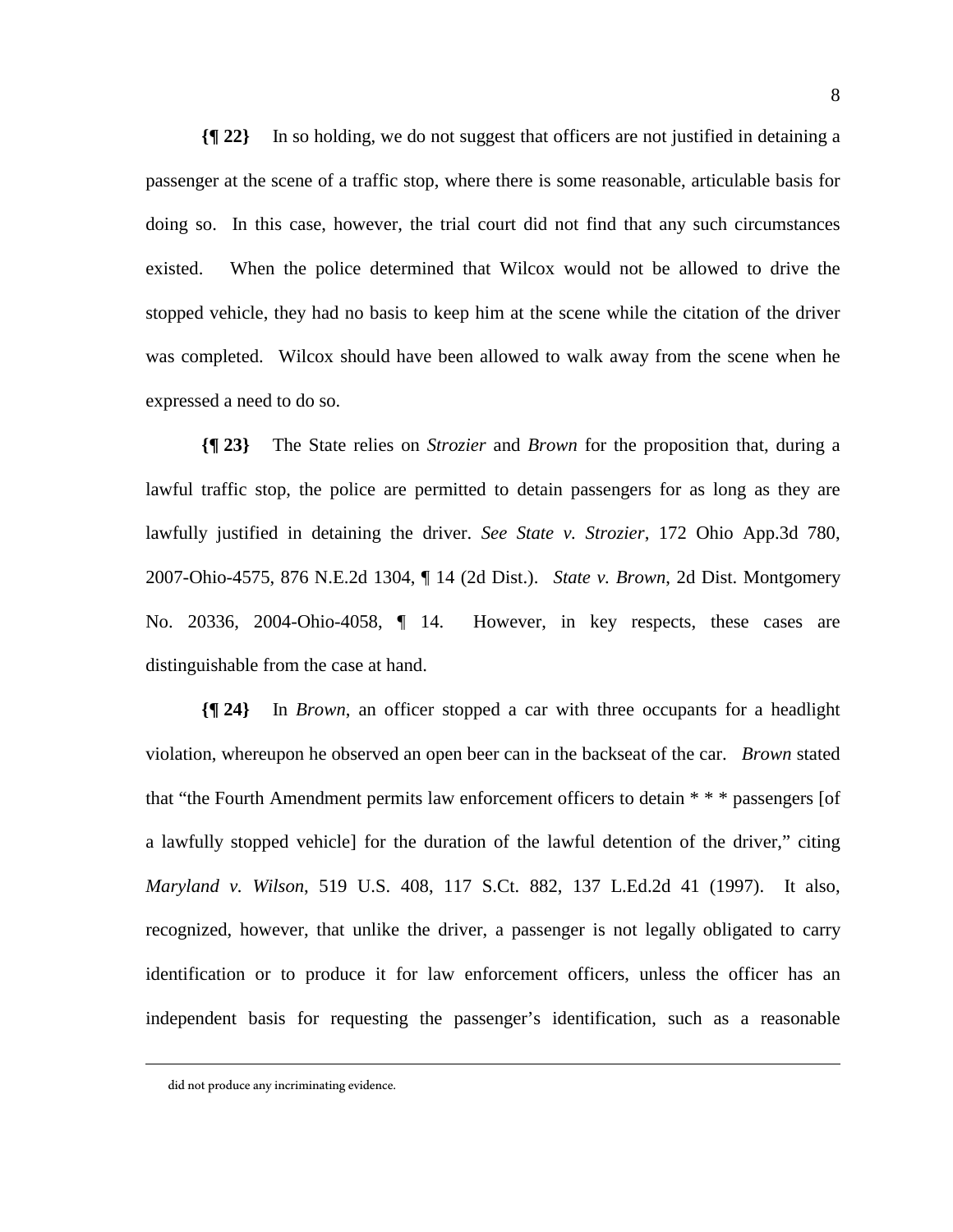suspicion that the passenger himself has engaged in illegal activity. *Id.* at ¶ 15. Under such circumstances, "the passenger may be required to identify himself and he may be further detained as part of an investigation of that independent offense." *Id*. *Brown* held that the open beer container in the car provided the officer with a reasonable suspicion that Brown (and the other passengers) were violating the open container statute, R.C. 4301.62.

**{¶ 25}** *Brown* is distinguishable from the case at hand because, by the officers' own admission, Wilcox, although he "seemed drunk," had committed no offense when the officers ordered him to remain in the vehicle. Moreover, we find *Brown*'s recognition of the consenual nature of a passenger's encounter with police officers (in the absence of evidence of an independent offense) to be inconsistent with the State's view that a passenger can be held at the scene of a traffic stop, purely by virtue of his presence in the car and against his will, for as long as the driver is held.

**{¶ 26}** In *Strozier*, a police officer observed a pick-up truck driving erratically, ran its license plate number, and learned that it had been reported stolen. *Strozier* at ¶ 3. When the truck stopped, one of the two passengers exited the vehicle. The police officer ordered the passenger to return to the truck; the officer "wanted all of the occupants of the vehicle in the truck for safety reasons. Specifically, he did not want to risk the passenger circling back and harming him from behind." *Id*. at ¶ 4. When additional officers arrived at the scene, they ordered the passengers out of the truck and onto the ground at gunpoint; although the officers did not have any specific basis to believe that Strozier had a weapon, they wanted "to make sure." *Id*. at ¶ 5. The officers did not know, at that point, to what extent, if at all, Strozier had been involved in the theft of the vehicle. They handcuffed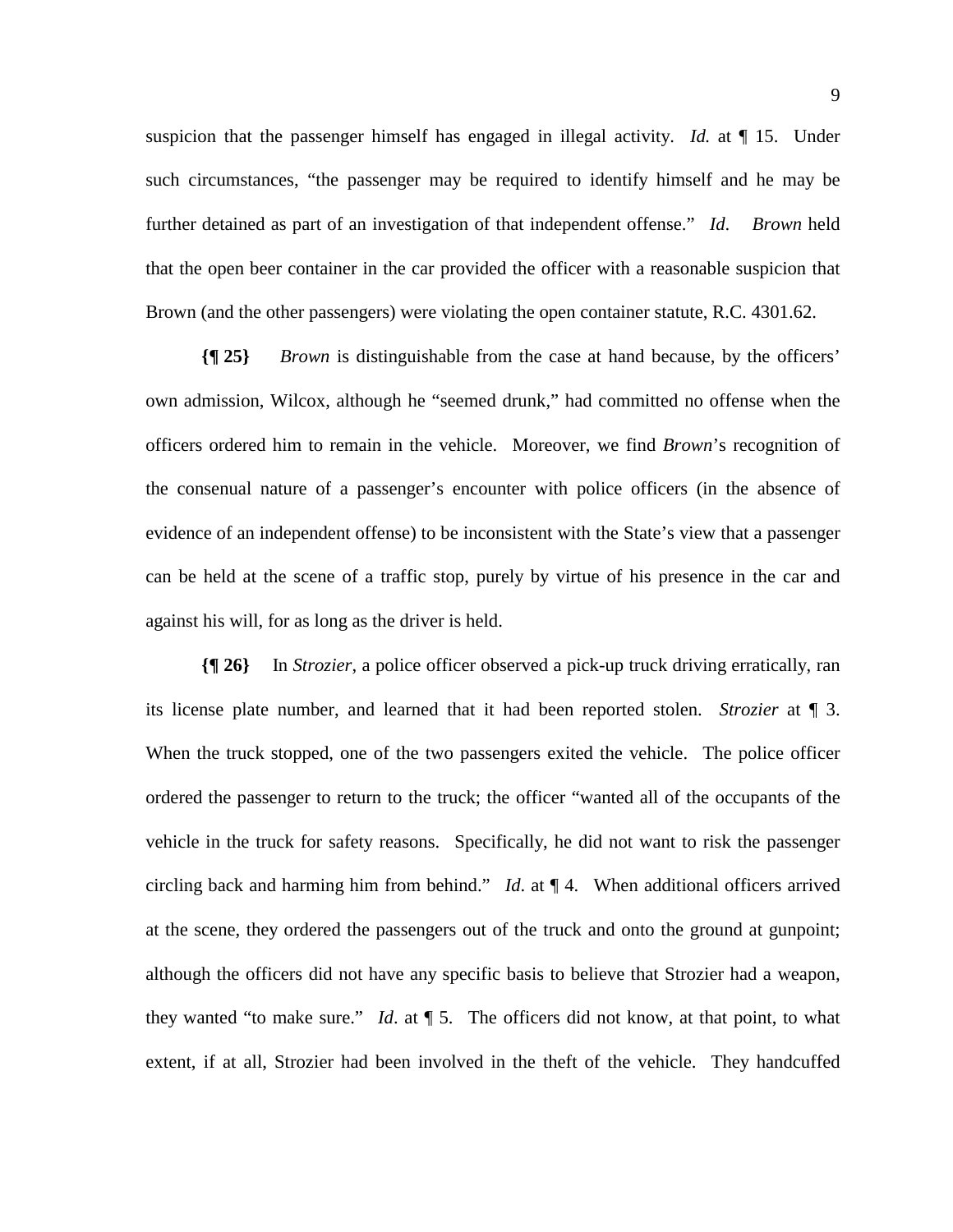Strozier while he was on the ground, then stood him up to conduct a pat-down search. Before conducting the pat-down, one of the officers, who had previously been stuck with a needle while conducting a pat-down, asked Strozier if he had "anything on [him] I need to know about? Anything that might stick me?" In response, Strozier stated that he had some "brown stuff" (heroin) in a baggie in his pocket.

**{¶ 27}** Although *Strozier* has been cited for the proposition that a passenger can be detained for the duration of a traffic stop (a proposition for which it cites *Brown*), the issues in the case did not relate to the length of the detention. Rather, *Strozier* focused on whether the defendant was in custody at the time of his statement, whether the officer's questions prior to the pat-down and prior to giving *Miranda* warnings constituted a "public safety exception" to the *Miranda* rule, and whether the officer should have known that his question would lead to an incriminating response. The length of Strozier's detention was not discussed in the case. Although *Strozier* does contain a statement of law related to the length of a passenger's detention, it cannot, in our view, be properly relied on for the proposition that officers can detain a passenger "for the duration of the lawful detention of the driver," because the case does not otherwise discuss this issue or endorse such a detention. Moreover, the officers in *Strozier* continued to investigate their suspicion that Strozier had been involved in the commission of a crime (the theft of the vehicle in which he was a passenger), whereas the officers in Wilcox's case admitted that they did not suspect him of illegal activity.

**{¶ 28}** Wilcox's detention was consensual, and *Brown* supports this view. Having concluded that Wilcox's encounter with the police was consensual, we must logically